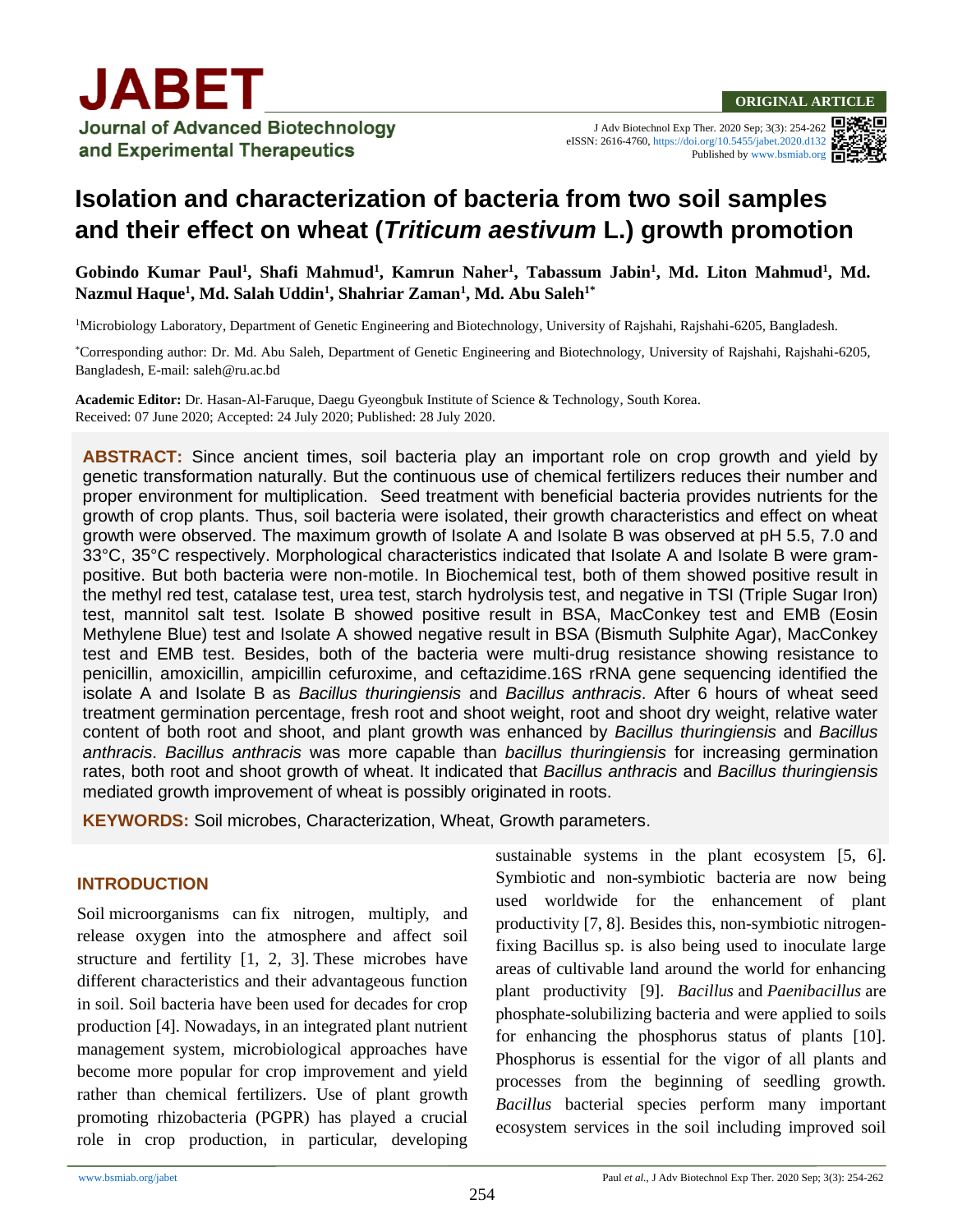structure and soil aggregation, recycling of soil nutrients, and water recycling. PGPR have been playing a progressive role in the development of sustainable agricultural systems [11]. Generally, PGPR function in three different ways: particular compounds that are synthesized for the plants [12, 13], facilitating the uptake of some crucial nutrients from the soil [14, 15], and prohibiting the plants from diseases [16-19]. The PGPR mediated plant growth and yield improvement of many crops are not fully understood [20]. Phosphorus (P), an important macronutrient plays a crucial role in plant growth and development [21]. Organic and inorganic phosphates are found in soils as macronutrients. Both organic and inorganic phosphorus induce PGPR for increasing plant yields [22, 23]. Some reports showed microbial phosphorus release from organic P sources [24]. Bacteria strains such as *Pseudomonas, Bacillus, Rhizobium, Burkholderia, Achromobacter, Agrobacterium, Micrococcus, Aerobacter, Flavobacterium,* and *Erwinia* can solubilize insoluble inorganic phosphate compounds [25]. But *Pseudomonas, Bacillus*, and *Rhizobium* are the most powerful phosphate solubilizers [26, 27]. *Bacillus* bacterial genera holds potential for developing biofertilizer and biocontrol agents and continued research with these genera will make *Bacillus* as a potential PGPR and reveal a new era of achieving sustainable crop yield in agriculture. Thus, the present study was designed to isolate and characterize of *Bacillus* spp. from flooded and unflooded soil and to observe their effect on wheat seeds for plant-growth promoting morphological traits.

### **MATERIALS AND METHODS**

#### **Sample collection**

Two soil samples were collected from the different land (Flooded and unflooded) of Bogura district. One of the lands is flooded every year but the other land is never flooded. Samples were aseptically collected in sterile plastic container and transported to the Microbiology Laboratory, Department of Genetic Engineering and Biotechnology, University of Rajshahi, Rajshahi, Bangladesh. Then samples were stored in ice for 16 hours until subsequent analysis in the laboratory. The wheat (BARI gom-33) was collected from regional wheat and maize research center, Shyampur, Rajshahi.

### **Chemicals**

Peptone, yeast extract, bacteriological agar, sodium chloride, ethanol, methanol, sodium hydroxide (NaOH), hydrochloric acid (HCl), crystal violet, and grams iodine were obtained from bioWORLD, USA. Basal salt, mannitol salt, macConkey agar, urea agar, starch agar, TSI agar, simmons citrate agar, EMB agar were purchased from Merck, Germany. All other chemicals and solvents were in analytical grade.

### **Preparation of mixed bacterial culture**

Two (2) gm of each soil sample was mixed with 100 ml distilled water in a beaker and filtered through the whatman filter paper. After filtration 100µl solution was added in Luria-Bertani (LB) liquid medium and incubated for 16-18 hours at 37°C temperature to prepare bacterial mixed culture.

### **Isolation of pure bacterial culture**

After serial dilution, from each tube 100μl of diluted samples were transferred into nutrient agar plates and incubated at 37°C for 24hours. Then single colony was selected and streaked several times for pure bacterial colony. Pure single colony was transferred into LB liquid medium for store and further use.

# **Morphological and biochemical test**

Morphological and biochemical tests were used for specific identification of bacteria. Isolated bacteria were characterized by several morphological and biochemical tests such as gram staining, motility, catalase, methyl red, MacConkey, Mannitol, Urea Hydrolysis, Starch Hydrolysis, Triple Sugar Iron (TSI), Citrate, Bismuth Sulfite Agar (BSA), and Eosin Methylene Blue (EMB) Agar test.

### **Role of pH and temperature on bacterial growth**

To observe the effect of pH on bacterial growth, the culture medium was adjusted to pH ranging from 3.0 to 8.0 with 0.5 intervals. For temperature effect data were recorded at 25°C, 30°C, 33°C, 35°C, 40°C and 45°C. Bacterial cell density was determined by measuring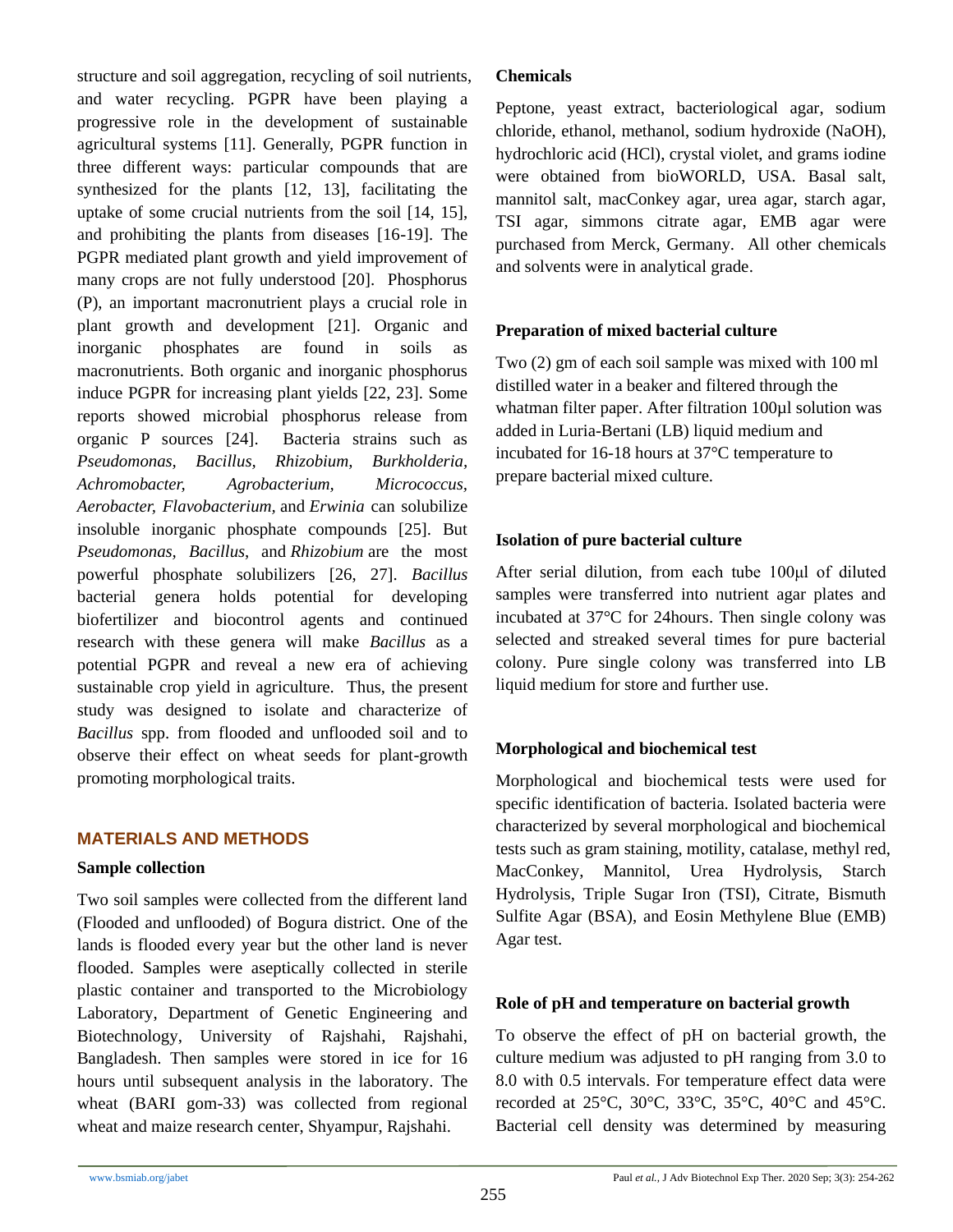optical density at 600 nm with a UV-Vis spectrophotometer (Analytic Gena, Germany).

#### **Antibiotic sensitivity test of isolated bacteria**

Different antibiotics like Penicillin, Amoxicillin, Gentamycin, Tetracycline, Ciprofloxacin, Cefuroxime, Cefixime, Ampicillin, Erythromycin, Erythromycin, Kanamycin, Ceftazidime, and Doxycycline were used for antibiotic sensitivity test. Antibiotic discs were placed carefully on the respective plates and incubated overnight at  $37^{\circ}$ C. After overnight incubation the zone was observed on the plate and measured with the help of mm scale. Gentamycin was used as a control.

### **Molecular methods for species identification**

The 16S rRNA gene was sequenced from Invent technology and compared with other sequences from the gene bank database using Basic Local Alignment Search Tool (BLAST) available from the website [www.ncbi.nlm.nih.gov/Blast](http://www.ncbi.nlm.nih.gov/Blast) to identify bacteria [28].

### **Seed treatment**

Fresh bacterial culture was prepared 1 day before seeds treatment. Then seeds were washed thoroughly and immersed in distilled water for 30 min. After immersion they were sterilized with 70%  $(v/v)$  ethanol for 3 min and properly washed with distilled water. Then seeds were transferred into fresh bacteria culture and were shook in the shaker for 0.5 h, 1h, 2h, 4h, 6h, 8h and 10h at 37°C. After shaking 30 seeds were placed into each 90 mm petri dish (with three replications) which containing 2 layers moistened of tissue papers at the bottom for germination. The petri dishes were taken on room temperature for germination. The treated and control seeds were watered every day for germination.

#### **Germination percentage analysis**

The germination percentage was recorded after 7 days of treatment. The germination percentage was calculated by using the following equation:

Germination percentage  $=$  (Number of seeds germinated / total number of seeds inoculated) \* 100

#### **Plant growth analysis**

Plant growth was measured after 7 days of planting in petri dishes. Root and shoot length were measured in cm and number of roots were counted and compared with the control.

### **Determination of shoot and root dry weight**

To determine shoot and root dry weight, 10 days germinated plants were harvested from the petri dish. Roots and shoots were separated from each other. Roots were washed with distilled water to remove the adherent tissue paper and kept in the dryer incubator at  $70^{\circ}$  C for 3 days, the dry weight of shoot and root were measured by using electrical balance.

### **Relative water content (RWC) in root and shoot**

The relative water content (RWC) of both roots and shoots for each treatment was calculated according to the formula of Weatherly [29].

 $RWC = [(FW-DW)/(TW-DW)] \times 100.$ 

Where, FW= Fresh weight of shoot/root

DW= Dry weight of shoot/root

TW= Turgid weight of shoot/root

### **Statistical analysis**

All experiments were carried out in triplicates and the results are presented as the mean of three independent observations. Significance of each group data was analyzed statistically at  $P \le 0.05$  by ANOVA one-way followed by Duncan's Multiple Range Test (DMRT) in SPSS Statistics 20 software. Graphs were prepared using GraphPad Prism 8.0 (GraphPad Software, San Diego, CA, USA).

### **RESULTS**

#### **Pure bacterial colony isolation**

Isolate A (flooded) and Isolate B (unflooded) were isolated from mixed bacterial culture by using the streak plate method and serial dilution (Fig.1). Colonies were selected according to their morphological characters and nature.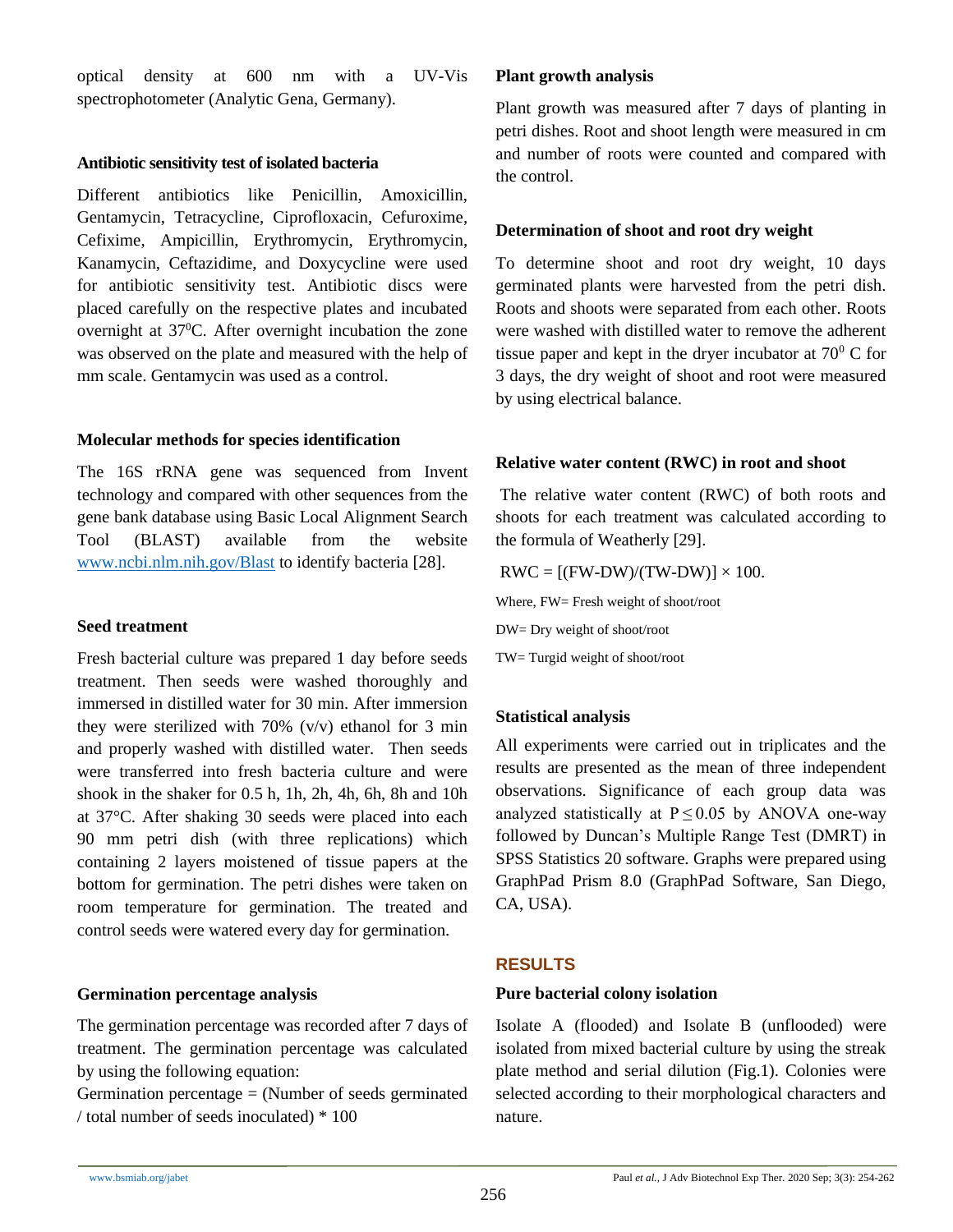

**Figure 1.** Streaking and pure LB agar plate of Isolate A and Isolate B bacterial strain.

#### **Morphological and biochemical characteristics**

The morphological characteristics of isolated bacteria are shown in Fig. 1 and Table 1. Both Isolates were almost rod-*shaped,* gram-positive, and yellowish. Biochemical test results are also shown in Table 1 which indicated that the Isolate-A was positive for Methyl Red test, Catalase test, Urea Hydrolysis test, Starch Hydrolysis test and negative for Motility test, MacConkey test, Mannitol salt test, Simmons' Citrate test, Bismuth Sulfate Agar (BSA) test, Eosin Methylene Blue (EMB) agar test. Besides this, Isolate B was positive for Methyl Red test, Catalase test, MacConkey test, Urea Hydrolysis test, Starch Hydrolysis test, Simmons' Citrate test and negative for Motility test and Mannitol salt test.

**Table 1.** The results of morphological and biochemical test of Isolate A and Isolate B.

|     |                                 | <b>Results</b>   |                  |
|-----|---------------------------------|------------------|------------------|
| No. | <b>Test name</b>                | <b>Isolate A</b> | <b>Isolate B</b> |
| 01. | Gram staining test              | Gram             | Gram             |
|     |                                 | positive         | positive         |
| 02. | Motility test                   |                  |                  |
| 03. | Methyl Red test                 | $^{+}$           | $^{+}$           |
| 04. | Catalase test                   | $^{+}$           | $^{+}$           |
| 05. | MacConkey test                  |                  |                  |
| 06. | Mannitol salt test              |                  |                  |
| 07. | Urea Hydrolysis test            | $^{+}$           | $^{+}$           |
| 08. | Starch Hydrolysis test          | $^{+}$           | $^{+}$           |
| 09. | Triple Sugar Iron (TSI) test    | $H_2S$ -, gas-   | $H_2S+$ , gas-   |
| 10. | Simmons' Citrate test           |                  | $+$              |
| 11. | Bismuth Sulfite Agar (BSA) test |                  | $^{+}$           |
| 12. | Eosin Methylene Blue (EMB) agar |                  | $^{+}$           |
|     | test                            |                  |                  |

#### **Antibiotic sensitivity test**

The results (Fig. 2) showed that, Isolate A had no intermediate resistance but was susceptible to gentamycin, tetracycline, ciprofloxacin, erythromycin, kanamycin, and doxycycline and resistant to penicillin, ampicillin, amoxicillin, cefuroxime, cefixime and ceftazidime (Table 2). On the other hand, Isolate B was intermediate resistant to tetracycline and susceptible to gentamycin, ciprofloxacin, cefixime, erythromycin, kanamycin, doxycycline and resistant to penicillin, amoxicillin, ampicillin, cefuroxime, and ceftazidime. So, Isolate A and isolate B did not show similar characteristics in antibiotic sensitivity tests.



**Figure 2.** Antibiotic sensitivity test result of Isolate A and isolate B

**Table 2.** Antibiotic sensitivity test for detection of the resistance pattern of isolated bacteria

| <b>Names of</b> | $\ldots$ of hoofdiver bacterial<br>Zone of inhibition (Mean $\pm SD$ ) |                  |                  |                  |
|-----------------|------------------------------------------------------------------------|------------------|------------------|------------------|
| antibiotics     | <b>Isolate A</b>                                                       | <b>Resistant</b> | <b>Isolate B</b> | <b>Resistant</b> |
|                 | (mm)                                                                   | pattern          | (mm)             | pattern          |
| Penicillin      | $6.50 \pm 0.50$                                                        | Resistant        | $6.17 \pm 0.29$  | Resistant        |
| Amoxicillin     | $7.00 \pm 0.50$                                                        | Resistant        | $6.33 \pm 0.58$  | Resistant        |
| Gentamycin      | $25.02 \pm 0.53$                                                       | Susceptible      | $25.83 \pm 0.29$ | Susceptible      |
| Tetracycline    | $22.00 \pm 0.50$                                                       | Susceptible      | $10.50 \pm 0.50$ | intermediate     |
| Ciprofloxacin   | $26.00 \pm 0.87$                                                       | Susceptible      | $21.0 \pm 0.50$  | Susceptible      |
| Cefuroxime      | $6.83 + 0.76$                                                          | Resistant        | $6.67 + 0.76$    | Resistant        |
| Cefixime        | $29.17 \pm 0.76$                                                       | Susceptible      | $20.50 \pm 0.50$ | Susceptible      |
| Ampicillin      | $6.67 \pm 0.76$                                                        | Resistant        | $6.67 \pm 0.76$  | Resistant        |
| Erythromycin    | $28.83 \pm 1.04$                                                       | Susceptible      | $17.50 \pm 1.00$ | Susceptible      |
| Kanamycin       | $19.17 \pm 0.29$                                                       | Susceptible      | $15.00 \pm 0.87$ | Susceptible      |
| Ceftazidime     | $6.50 \pm 0.87$                                                        | Resistant        | $6.167 \pm 0.29$ | Resistant        |
| Doxycycline     | $22.50 \pm 0.50$                                                       | Susceptible      | $21.50 \pm 0.50$ | Susceptible      |

Resistant=<10 mm; Intermediate =10-15 mm; Susceptible=>15 mm

#### **Role of pH and temperature on bacterial growth**

The optimal growth conditions of Isolate A and Isolate B were determined with different pH ranging from 3.0 to 8.0. Isolate A and Isolate B showed maximum growth at pH 5.5 and 6.5 respectively (Fig. 3A). The temperature effect on bacterial growth was also measured in various temperatures ranging from 25 to 45°C with an interval of 5.0. Isolate A and Isolate B showed their maximum growth at 33°C and 35°C respectively (Fig. 3B).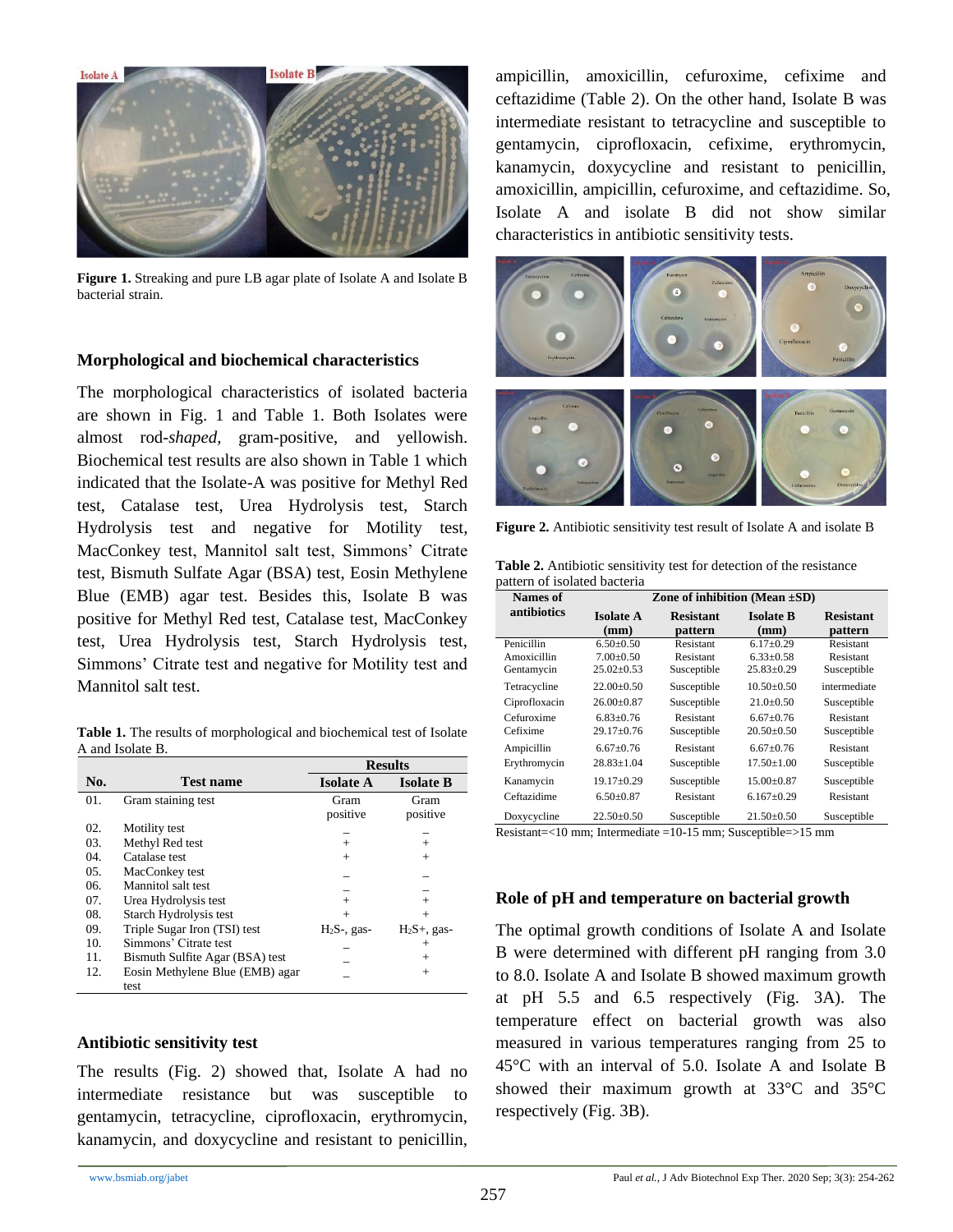

**Figure 3.** Effect of pH and temperature on the growth of Isolate A and Isolate B bacteria after 24 hours of incubation. Error bars presented mean ± standard deviation of triplicates of three independent experiments.

## **Morphological and physiological characteristics of wheat seedlings**

*Bacillus thuringiensis* and *Bacillus anthracis* treatment caused a remarkable increase in root length, shoot length, both root and shoot dry weight in wheat seedlings compared to controls. Significant changes were observed in shoot length, root length, fresh shoot weight and fresh root weight in wheat seedlings compared to controls due to seed treatment with the *B. anthracis* but in case of *B. thuringiensis* non-significant changes were



**Figure 4.** Germination percentage of both treated and untreated wheat seeds in different time duration. Different letters indicate significant differences between mean  $\pm SD$  of treatments (n=3) at p<0.05 significance level.

#### **Species identification**

From the 16S rRNA gene sequence comparison, Isolate A showed 99.51% similarity with *Bacillus thuringiensis*  and Isolate B showed 99.04% similarity with *Bacillus anthracis*. Thus, Isolate A and Isolate B were confirmed as *Bacillus thuringiensis* and *Bacillus anthracis* respectively.

#### **Germination percentage**

Among different treatment duration, seed germination percentage was increased due to treatment for 6 hours (Fig.4) with both the bacterial strains in comparison to control (Fig.4). After 7 days, *Bacillus thuringiensis*  treated seed germination rate was 77.78% whereas *Bacillus anthracis* treated seed germination rate was 85.56%. Between these two bacteria, *Bacillus anthracis* showed better results in seed germination (Fig.4)

observed in the above mentioned characters (Fig.5)

However, shoot dry weight significantly increased in seedlings treated with B. anthracis. Whilst other characteristics such as root dry weight, relative water content in shoot and root showed no significant changes due to treatment with both the bacteria, but relative water content in root was remarkably decreased due to the treatment with *B. thuringiensis* (Fig.5). In all the parameters, *Bacillus anthracis* showed more significant results than control and *Bacillus thuringiensis*.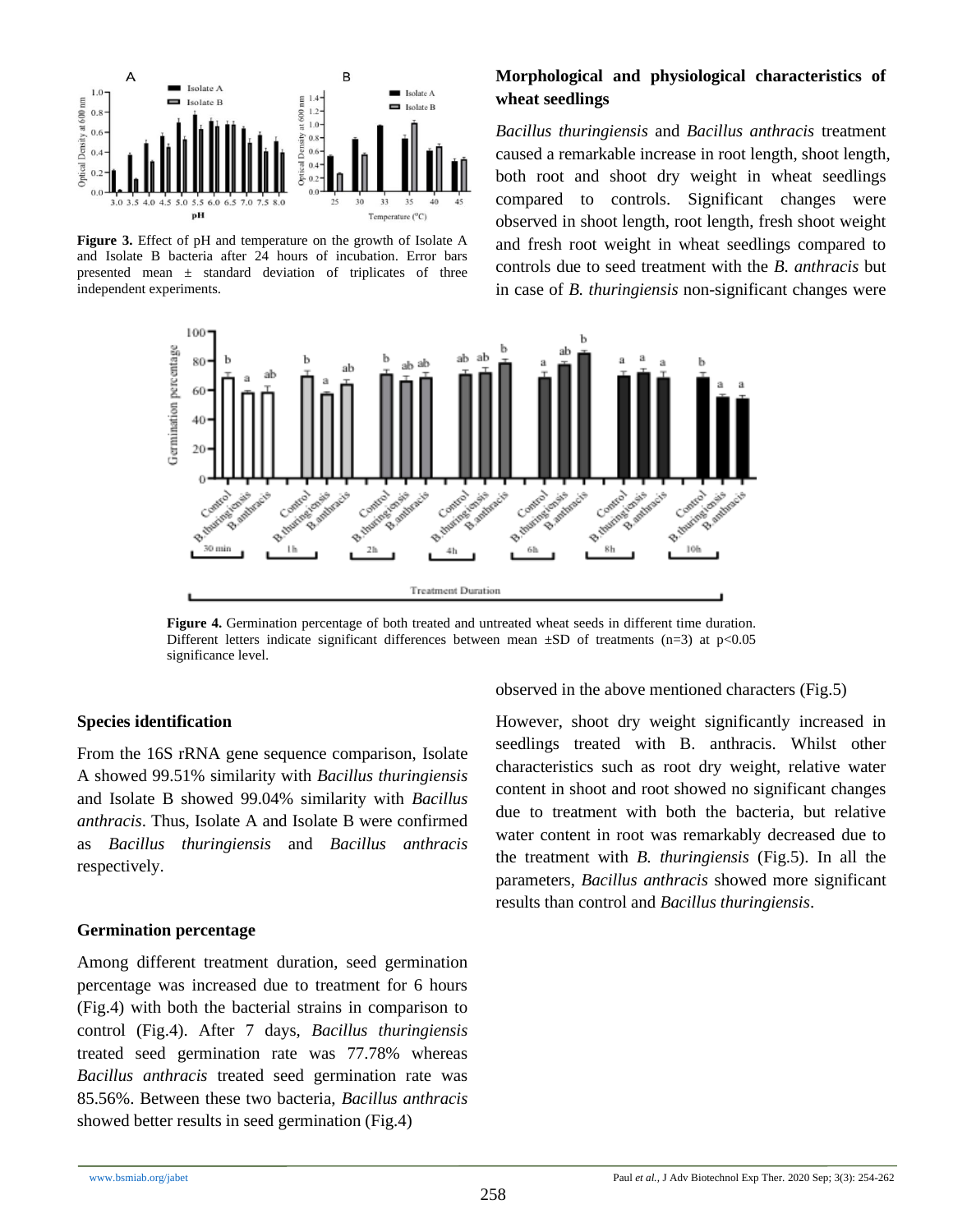

**Figure 5.** Morphological characteristics of wheat seedlings treated with *Bacillus thuringiensis* and *Bacillus anthracis*. Shoot length of wheat seedlings (A), Root length of wheat seedlings (B), Fresh shoot weight (C), Fresh root weight (D), Shoot dry weight (E), Root dry weight (F), Relative water content in shoot (G) and Relative water content in root (H). Different letters indicate significant differences between mean  $\pm SD$ of treatments  $(n=3)$  at  $p<0.05$  significance level.

#### **DISCUSSION**

Improvement of crop plants is highly desirable to fulfill the demand of the vast population. Beneficial bacterial treatment of seeds has been proven to be efficient in crops species whilst induced mechanism of PGPR for germination and growth remains to be uncertain. This study reveals new insights into the role of seed treatment technology for triggering the germination and growth of wheat plants. Application of beneficial bacteria for seed treatment to increase yield and reduce use of pesticide and chemical fertilizer, which is harmful to both humans and environments. So, it is very attractive, and benefits could be considerable. The commercial use of beneficial bacteria as a common agricultural practice will depend on such aspects as costbenefit ratios, wide-spread applicability of specific strains. Bacillus thuringiensis and Bacillus anthracis preferred ecological niche is also home to various other

types of soil micro-organisms due to its rich nutrient availability.

In this study we also optimized and characterized the primarily isolated strains [30]. They showed maximal growth at different pH and temperature. However, isolate-A revealed maximum growth at pH 5.5 in 33ºC and isolate B at pH 6.5 in 35ºC after 24 hours incubation. Many bacteria are resistant to some of common antibiotics and these antibiotics can't kill the bacteria. So, antibiotics sensitivity analysis is a useful tool to help quickly determine if bacteria are resistant to certain drugs. Examples of antibiotic-resistant infections include: a persistent sore throat, a recurring urinary tract infection (UTI) and an unresponsive case of pneumonia [31]. Isolate A was susceptible to gentamycin, tetracycline, ciprofloxacin, erythromycin, kanamycin, and doxycycline and resistant to penicillin, ampicillin, amoxicillin, cefuroxime, cefixime and ceftazidime. On the other hand, Isolate B was intermediate resistant to tetracycline and susceptible to gentamycin,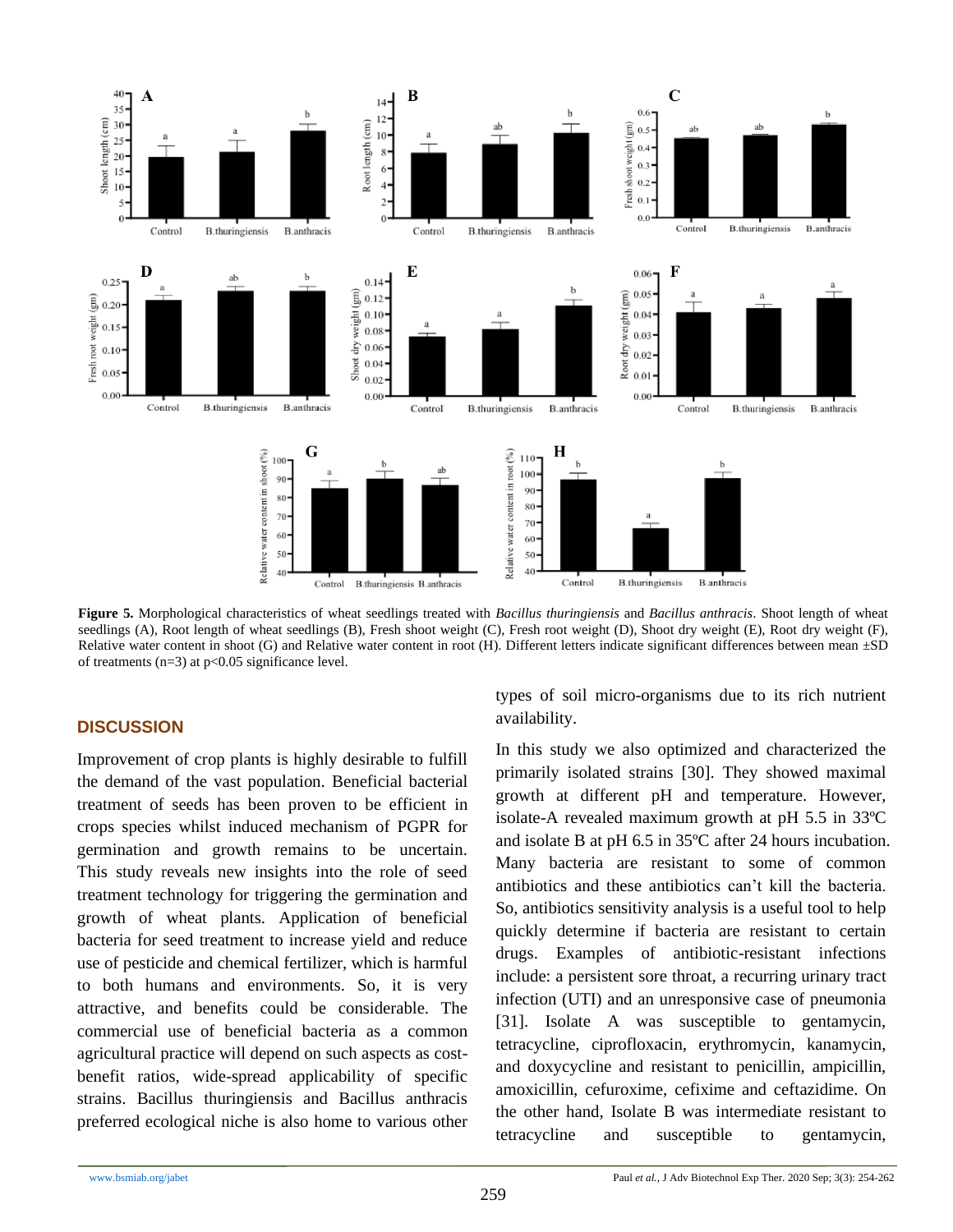ciprofloxacin, cefixime, erythromycin, kanamycin, doxycycline and resistant to penicillin, amoxicillin, ampicillin, cefuroxime, and ceftazidime

After isolation, two *Bacillus* spp*.* were used for seed treatment and their effect on seed germination, rootshoot growth, fresh root-shoot weight, root-shoot dry weight, relative water content of root-shoot of wheat were measured. After 7 days, control wheat variety showed 68.89% germination with an average of 19.73 cm shoot and 7.87 cm root length whereas seeds treated with *Bacillus thuringiensis* showed maximum 77.78% germination with 3.4 cm shoot and 8.93 cm root length but 85.56% germination with 28.07 cm shoot and 10.27 cm length was achieved by *Bacillus anthracis* seed treatment. Plant growth promoting rhizobacteria (PGPR) can improve the extent of plant growth directly or indirectly. A study reported that *Pseudomonas, Azospirillum, Azotobacter, Klebsiella, Bacillus,* and *Serratia* could increase plant growth [32]. Both bacteria have the ability to increase the growth of wheat plant but overall *Bacillus anthracis* showed the best results compared to *Bacillus thuringiensis* on rootshoot growth. *Bacillus megaterium* strain (RmBm31) that possesses a wide range of genomic features linked to plant growth promotion. [33]. It acts as a PGPR with biological promotion of different characteristics of plant growth [34]. Many *Bacillus* species are well-known plant-growth promoters, capable of promoting plant nutrient uptake, controlling phytopathogens, and producing phytohormones [35]. All these enhanced the plant growth as a result of their ability to fix nitrogen. Other mechanism may be attributed to growth promotion by plant growth promoting hormones production and other PGR activities [36].

The RWC showed 86.83% in shoot and 97.38% in root treated with *Bacillus anthracis*, whereas seeds treated with *Bacillus thuringiensis* showed a maximum of 90.26% in shoot and 66.43% in root RWC but control showed 85.04% in shoot and 96.63% in root RWC. In this case, seed treated with *Bacillus anthracis* increased both root and shoot relative water content. Water status in leaf is related to several leaf physiological variables, such as leaf turgor, growth, stomatal conductance, photosynthesis and respiration [37]. Water content is used to quantify the water presence in shoot and root tissues. So, shoot and root water content is a useful

indicator of plant water balance. Potential water provides energetic status of shoot and root [38].

Though *Bacillus anthracis* is considered as an obligate agent that cause anthrax in humans, livestock and wildlife, it also may promote plant growth when inoculated into carcass site soil [39]. *Bacillus anthracis* can interact with plants (*Enneapogon desvauxii*) and promote anthrax transmission [39]. So, for considering this bacterium as wheat growth promoting purpose, more studies should be carried out about its transmission through this crop and subsequent effects on yield and other quantitative traits of wheat (Fig. 6).



**Figure 6.** Schematic diagram of summary.

# **CONCLUSION**

Our findings collectively point out that inoculation of wheat seed with both *Bacillus thuringiensis* and *Bacillus anthracis* for 6 hours could be the way for rapid enhancement of plant morphological characteristics. Thus, both the bacteria can be used for wheat growth promotion at the field level.

# **ACKNOWLEDGEMENT**

We acknowledge Regional Wheat Research Center (Bangladesh Agricultural Research Institute, Shyampur Rajshahi-6212) for supplying wheat seed. The authors received no funding from an external source.

# **AUTHOR CONTRIBUTIONS**

GKP and MAS conceived the idea. GKP performed all experiments. GKP and SM prepared manuscript. MAS supervised the research and revised the manuscript. SZ,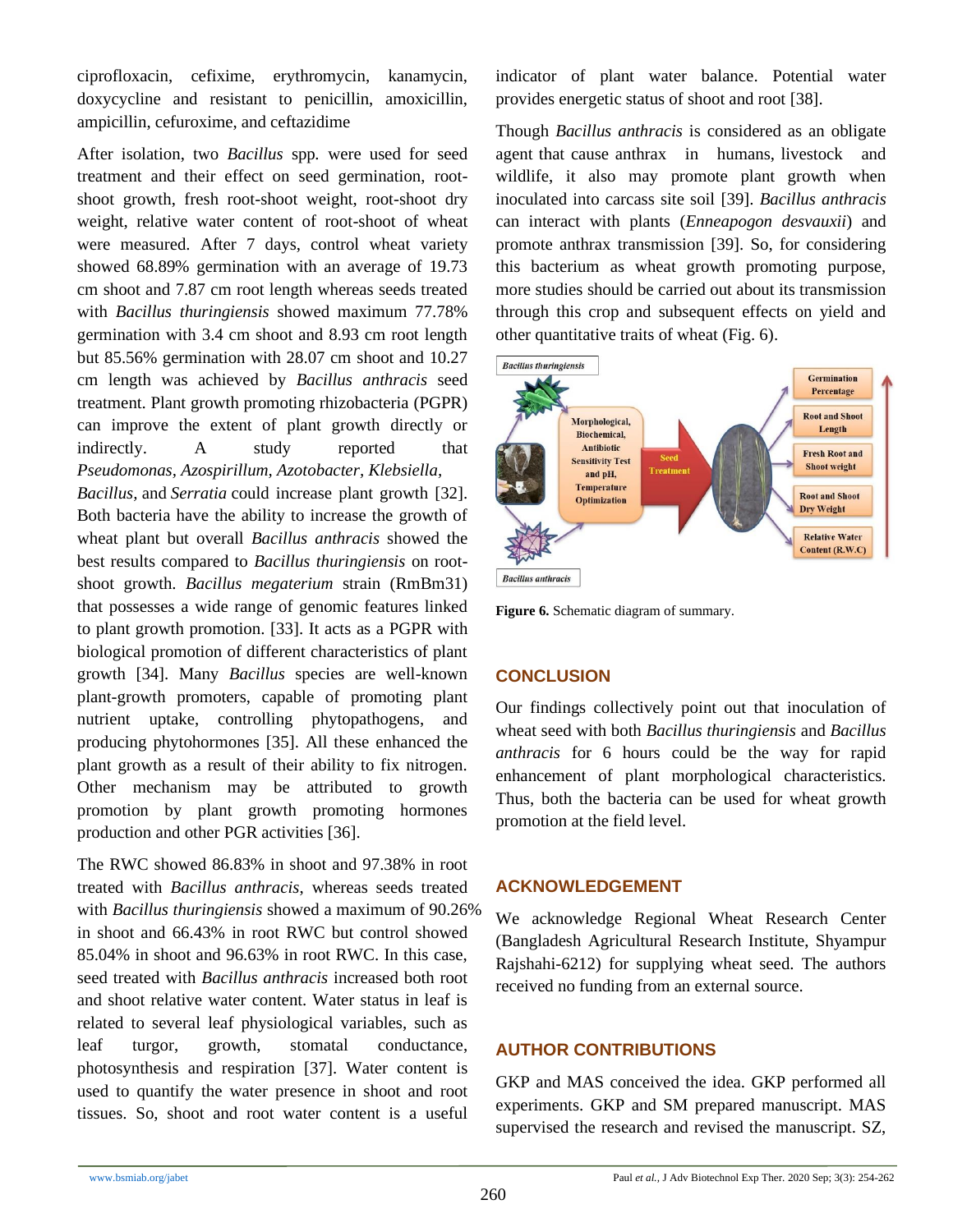MSU and MAS arranged the whole facilities for the research. KN, TJ, MLM and MNH helped for performing the experiments. All of the authors read and approved the manuscript.

### **CONFLICTS OF INTEREST**

The author (s) declared no potential conflicts of interest with respect to the research, authorship and publication of this article.

#### **REFERENCES**

- [1] Farquhar J, Bao H, Thiemens M. Atmospheric influence of Earth's earliest sulfur cycle. sci. 2000; 289(5480): 756-758.
- [2] Canfield DE. Oxygen: a four billion years history. Princeton University Press. 2014.
- [3] Falkowski PG. Life's engines: how microbes made Earth habitable. Princeton University Press 2015; Vol. 24.
- [4] Hayat R, Ali S, Amara U, Khalid R, Ahmed I. Soil beneficial bacteria and their role in plant growth promotion: a review. Ann Microbiol. 2010; 60(4): 579- 598.
- [5] Sturz AV, Nowak J. Endophytic communities of rhizobacteria and the strategies required to create yield enhancing associations with crops. APPL SOIL ECOL 2000; 15(2): 183-190.
- [6] Shoebitz M, Ribaudo CM, Pardo MA, Cantore ML, Ciampi L, et al. Plant growth promoting properties of a strain of Enterobacter ludwigii isolated from Lolium perenne rhizosphere. Soil Biol Biochem 2009; 41(9): 1768-1774.
- [7] Burd GI, Dixon DG, Glick BR. Plant growth-promoting bacteria that decrease heavy metal toxicity in plants. Can J Microbiol. 2000; 46(3): 237-245.
- [8] Cocking EC. Endophytic colonization of plant roots by nitrogen-fixing bacteria. Plant Soil 2003; 252(1): 169- 175.
- [9] Ma Y, Oliveira RS, Wu L, Luo Y, Rajkumar M, Rocha I, Freitas H. Inoculation with metal-mobilizing plantgrowth-promoting rhizobacterium Bacillus sp. SC2b and its role in rhizoremediation. J Toxicol Environ. 2015; 78(13-14): 931-944.
- [10] Awasthi R, Tewari R, Nayyar H. Synergy between plants and P-solubilizing microbes in soils: effects on growth and physiology of crops. Int Res J Microbiol 2011; 2(12): 484-503.
- [11] Gouda S, Kerry RG, Das G, Paramithiotis S, Shin HS, et al. Revitalization of plant growth promoting rhizobacteria for sustainable development in agriculture. Microbiol Res 2018; 206: 131-140.
- [12] Dobbelaere S, Vanderleyden J, Okon Y. Plant growthpromoting effects of diazotrophs in the rhizosphere. CRIT REV PLANT SCI 2003; 22(2):107-149.
- [13] Zahir ZA, Arshad M, Frankenberger WT. Plant growth promoting rhizobacteria: applications and perspectives in agriculture. Adv Agron. 2004; 81(1): 98-169.
- [14] Li L, Tilman D, Lambers H, Zhang FS. Plant diversity and overyielding: insights from belowground facilitation of intercropping in agriculture. New Phytol.2014; 203(1): 63-69.
- [15] Cakmakçi R, Dönmez F, Aydın A, Şahin F. Growth promotion of plants by plant growth-promoting rhizobacteria under greenhouse and two different field soil conditions. Soil Biol Biochem. 2006; 38(6): 1482-1487.
- [16] Guo JH, Qi HY, Guo YH, Ge HL, Gong LY, et al. Biocontrol of tomato wilt by plant growth-promoting rhizobacteria. Biol Control 2004; 29(1): 66-72.
- [17] Jetiyanon K, Kloepper JW. Mixtures of plant growthpromoting rhizobacteria for induction of systemic resistance against multiple plant diseases. Biol Control 2002; 24(3): 285-291.
- [18] Raj SN, Deepak SA, Basavaraju P, Shetty HS, Reddy MS, et al. Comparative performance of formulations of plant growth promoting rhizobacteria in growth promotion and suppression of downy mildew in pearl millet. J Crop Prot 2003; 22(4): 579-588.
- [19] Saravanakumar D, Lavanya N, Muthumeena B, Raguchander T, Suresh S, et al. Pseudomonas fluorescens enhances resistance and natural enemy population in rice plants against leaf folder pest. J Appl Entomol 2008; 132(6): 469-479.
- [20] Bhattacharyya PN, Jha DK. Plant growth-promoting rhizobacteria (PGPR): emergence in agriculture. WORLD J MICROB BIOT 2012; 28(4): 1327-1350.
- [21] Mmbaga GW, Mtei KM, Ndakidemi PA. Extrapolations on the use of rhizobium inoculants supplemented with phosphorus (P) and potassium (K) on growth and nutrition of legumes. Int J Agric Sci. 2014; 5(12): 1207.
- [22] Babalola OO. Beneficial bacteria of agricultural importance. Biotechnol Lett. 2010; 32(11): 1559-70.
- [23] Rodríguez H, Fraga R, Gonzalez T, Bashan Y. Genetics of phosphate solubilization and its potential applications for improving plant growth-promoting bacteria. Plant Soil 2006; 287(1-2): 15-21.
- [24] Jalali M, Ranjbar F. Rates of decomposition and phosphorus release from organic residues related to residue composition. J PLANT NUTR SOIL SC 2009; 172(3): 353-359.
- [25] Ngoma L, Esau B, Babalola OO. Isolation and characterization of beneficial indigenous endophytic bacteria for plant growth promoting activity in Molelwane Farm, Mafikeng, South Africa. Afr J Biotechnol. 2013; 12(26): 4105-4114.
- [26] Banerjee S, Palit R, Sengupta C, Standing D. Stress induced phosphate solubilization by 'Arthrobacter' Sp. And 'Bacillus' sp. isolated from tomato rhizosphere. Aust J Crop Sci. 2010; 4(6): 378.
- [27] Wakelin SA, Warren RA, Harvey PR, Ryder MH. Phosphate solubilization by Penicillium spp. closely associated with wheat roots. Biol Fertil. 2004; 40(1): 36- 43.